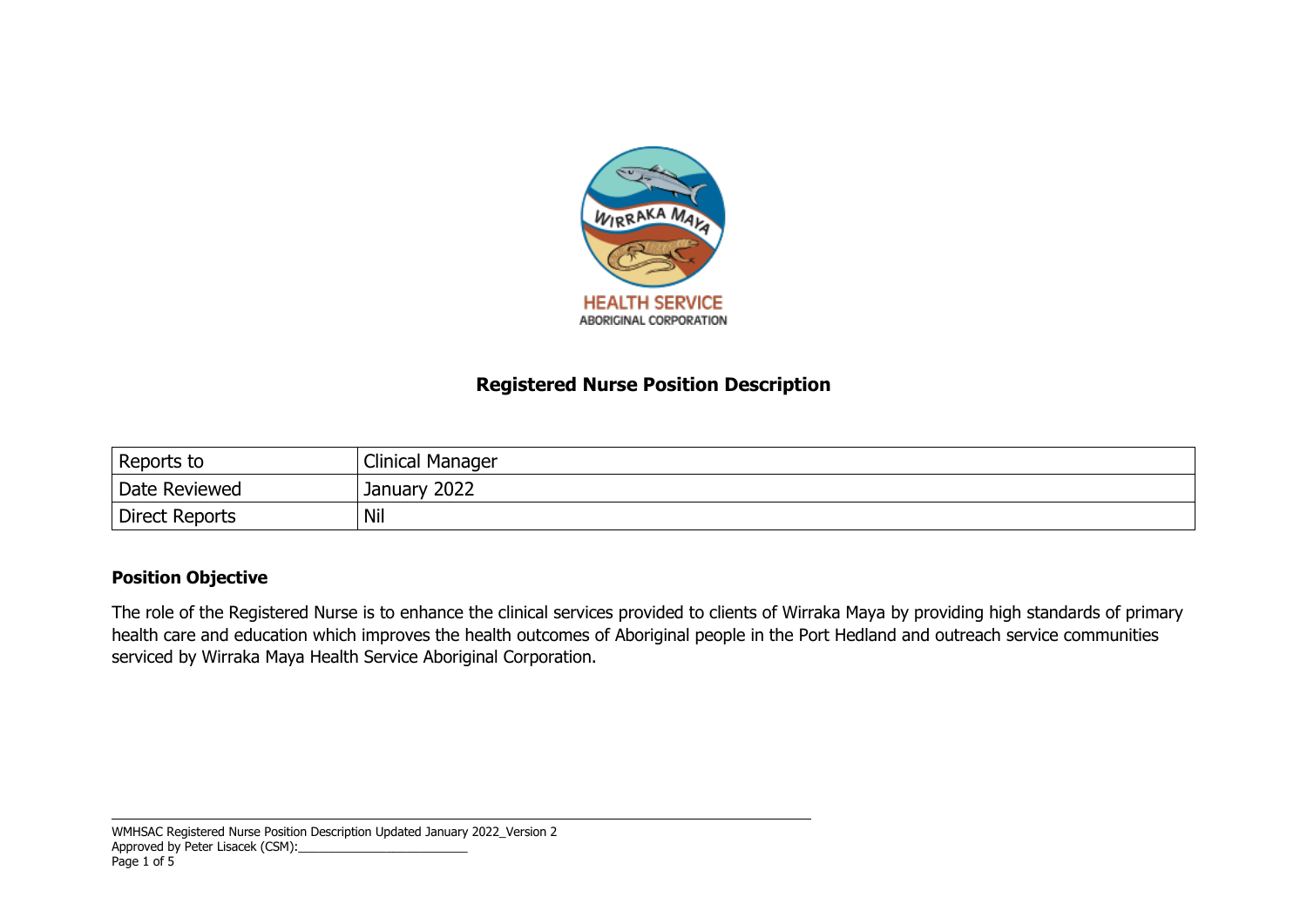## **1.** Position Responsibilities

| <b>Key Result Area (KRA)</b> | <b>Key Performance Indicators (KPI)</b>                                                                                                                                                                                                                                                                                                                                                                                                                                                                                                                                                                                                                                                                                                                                                                                                                                                                                                                                                                                                                                                                                                                                                                                                                                           | <b>Measures</b>                                                                                                                                                                                                                                                                                                                                                                                                                                                                                                                                                                                                                                                                                                                                    |
|------------------------------|-----------------------------------------------------------------------------------------------------------------------------------------------------------------------------------------------------------------------------------------------------------------------------------------------------------------------------------------------------------------------------------------------------------------------------------------------------------------------------------------------------------------------------------------------------------------------------------------------------------------------------------------------------------------------------------------------------------------------------------------------------------------------------------------------------------------------------------------------------------------------------------------------------------------------------------------------------------------------------------------------------------------------------------------------------------------------------------------------------------------------------------------------------------------------------------------------------------------------------------------------------------------------------------|----------------------------------------------------------------------------------------------------------------------------------------------------------------------------------------------------------------------------------------------------------------------------------------------------------------------------------------------------------------------------------------------------------------------------------------------------------------------------------------------------------------------------------------------------------------------------------------------------------------------------------------------------------------------------------------------------------------------------------------------------|
| Clinical and other services  | Provide and initiate primary health care clinical<br>services to the standards outlined in WMHSAC<br>clinical guidelines and policies;<br>Provide advice, education and referrals as<br>necessary in accordance with WMHSAC clinical<br>guidelines and policies;<br>Ensure wound management is applied according to<br>the standards outlined in WMHSAC clinical<br>guidelines and policies;<br>Assist General Practitioners with procedures which<br>meet the WMHSAC clinical guidelines and policies;<br>Collaborate closely with General Practitioners and<br>$\bullet$<br>visiting specialists to ensure the delivery of<br>standards of care which meet WMHSAC clinical<br>guidelines and Policies;<br>Participate in the development of care plans which<br>enables the comprehensive access of services for<br>clients and which meet their health care needs;<br>Participate in case conferencing as necessary<br>which enables effective care plans to be developed<br>for clients in accordance with WMHSAC clinical<br>guidelines and policies;<br>Work collaboratively with other clinic staff and<br>SEWB staff to provide exceptional client care,<br>appropriate referrals, call backs and documentation<br>which meets WMHSAC clinical guidelines and<br>policies | • All care meets WMHSAC clinical standards,<br>guidelines and policies;<br>• Evidence of advice, education and referrals;<br>• Nil breaches of wound management procedures;<br>• Zero breaches of WMHSAC clinical guidelines<br>and policies;<br>• Evidence of collaboration with General<br>Practitioners and other staff including treatment<br>room, clinic & SEWB;<br>• Care plans in place for all clients;<br>• Evidence of case conferencing;<br>• Treatment room stock maintained;<br>• Recalls up to date and completed in accordance<br>with organisational policy and procedure;<br>• Attendance at Warralong clinic where required;<br>• Evidence of vaccine and injections in accordance<br>with organisational policy and procedure. |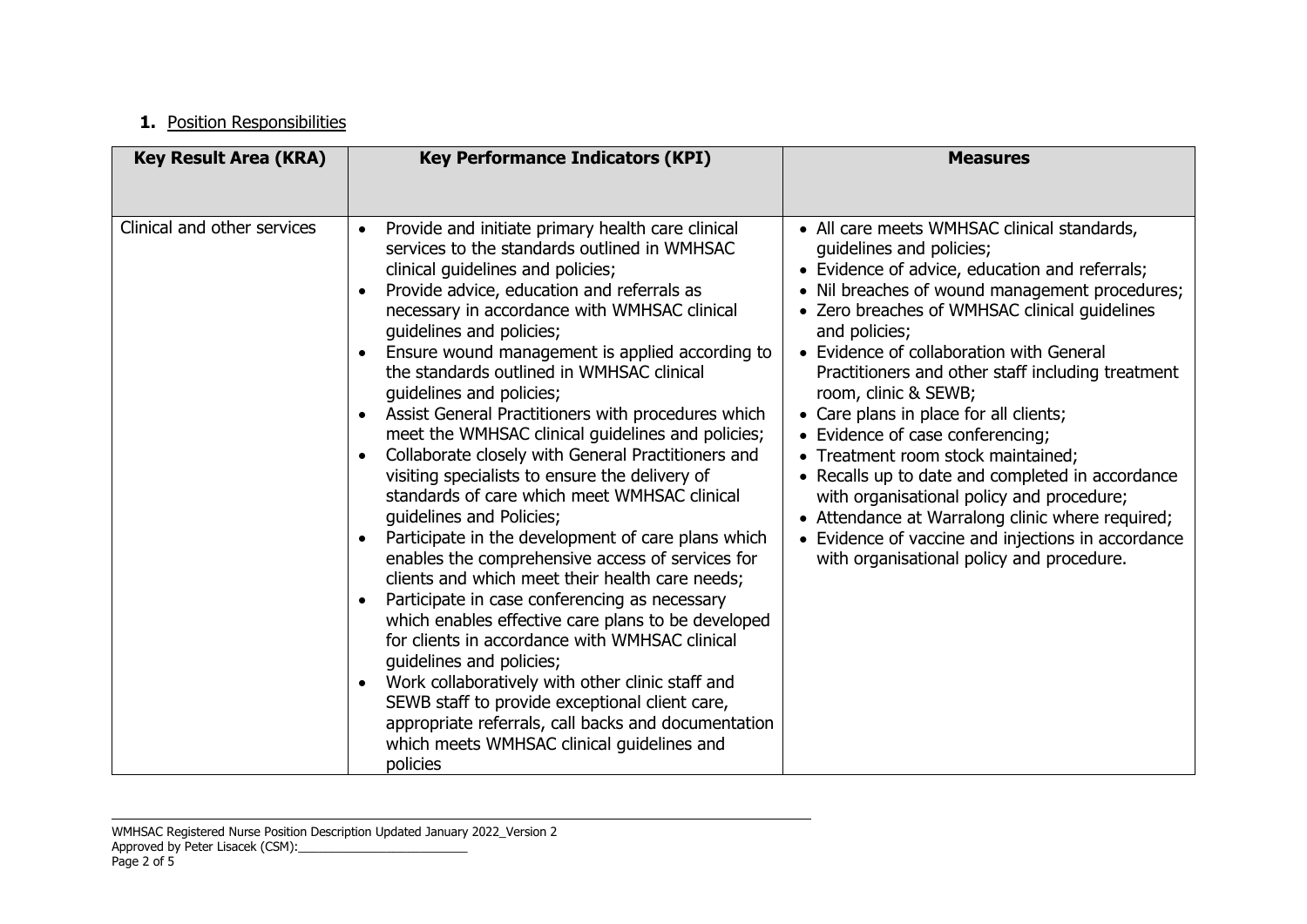|                                          | Work collaboratively with other treatment room<br>$\bullet$<br>staff to provide client care in the treatment room;<br>Maintain treatment room stock according to policy<br>$\bullet$<br>and procedure, ensuring stock is in date, and stock<br>audits are performed in a timely fashion;<br>Complete the recalls as per policy and procedure;<br>$\bullet$<br>If required, attend outreach clinic at Warralong<br>$\bullet$<br>community;<br>Administer vaccines and injections in line with the<br>$\bullet$<br>medication safety standard.                                                                                                                                                                                                                                                                     |                                                                                                                                                                                                                                                                                                                                                                                                                                |
|------------------------------------------|------------------------------------------------------------------------------------------------------------------------------------------------------------------------------------------------------------------------------------------------------------------------------------------------------------------------------------------------------------------------------------------------------------------------------------------------------------------------------------------------------------------------------------------------------------------------------------------------------------------------------------------------------------------------------------------------------------------------------------------------------------------------------------------------------------------|--------------------------------------------------------------------------------------------------------------------------------------------------------------------------------------------------------------------------------------------------------------------------------------------------------------------------------------------------------------------------------------------------------------------------------|
| <b>Education and Health</b><br>Promotion | Work in collaboration with other staff at Wirraka<br>$\bullet$<br>Maya and take a leadership role in designing and<br>implementing education and health promotion<br>programs for clients and the community;<br>Work in collaboration with other staff at Wirraka<br>$\bullet$<br>Maya and participate in chronic disease<br>management of clients and provide education to<br>clients and families on care, chronic disease<br>management and prevention;<br>Work in collaboration with other staff and<br>participate in care planning of clients which meet<br>WMHSAC clinical guidelines and policies;<br>Provide education and training to other health<br>service staff on the health needs of clients of the<br>service which facilitates efficient and effective<br>provision of health care of clients. | • Evidence of designing and implementing<br>education health programs for clients and the<br>community;<br>• Evidence of participation in the management of<br>chronic disease clients including providing<br>education to clients and families regarding<br>chronic disease care and prevention strategies;<br>• Evidence of involvement of care planning;<br>• Evidence of staff education and training with<br>other staff. |
| Vaccine Storage<br>Management            | Understand and adhere to the policies developed<br>in regards to cold chain management;<br>Maintain communication with the vaccine support<br>service of Hedland Health Campus Population<br>Health Unit.                                                                                                                                                                                                                                                                                                                                                                                                                                                                                                                                                                                                        | • Zero breaches of vaccine storage guidelines.                                                                                                                                                                                                                                                                                                                                                                                 |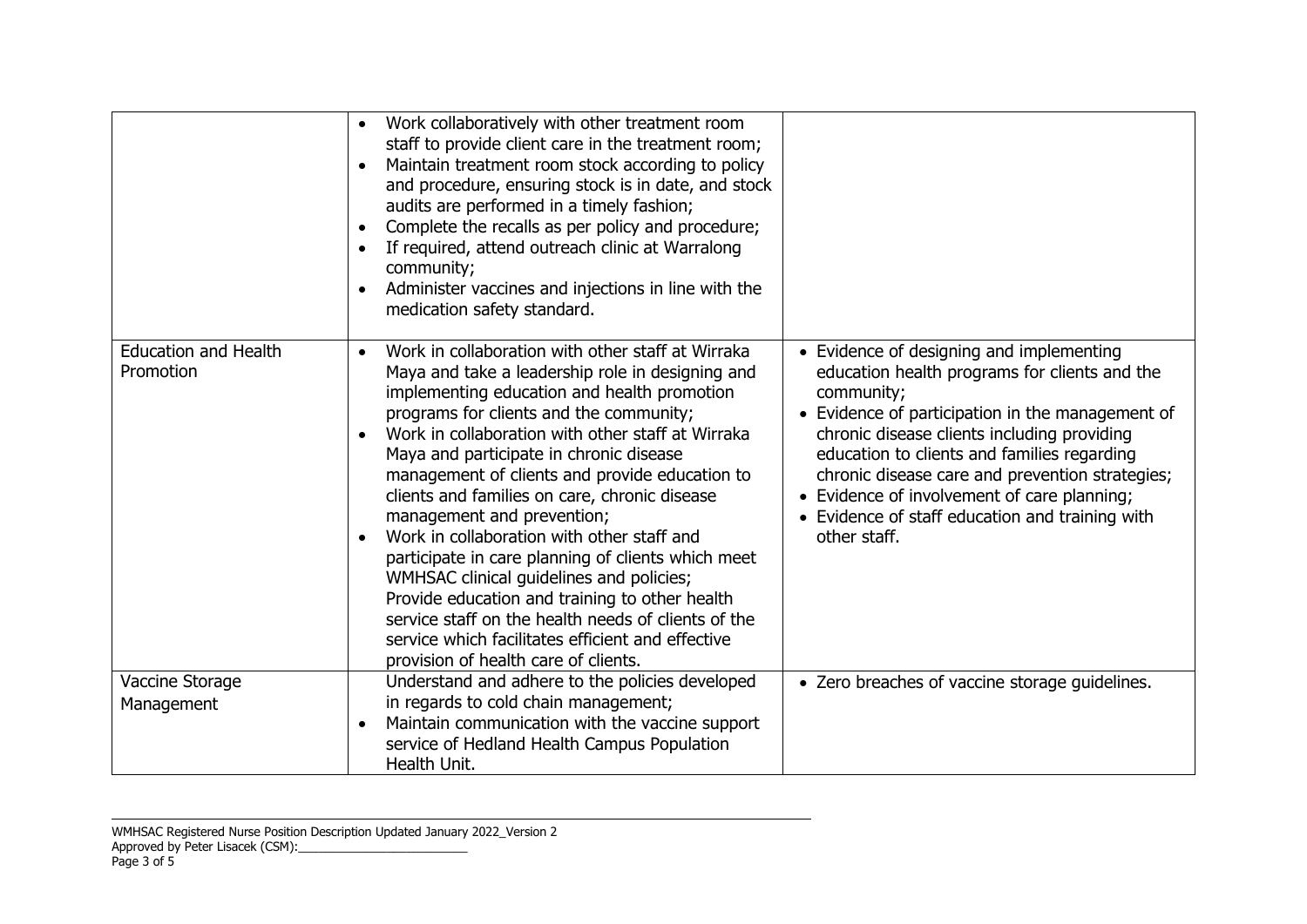| Reporting and Data<br>Management              | Ensure a clear understanding of WMHSAC<br>reporting requirements as relevant to the position;<br>Assist the Clinic Manager with completion of<br>relevant reports to meet contractual obligations.                                                                                                                                                                                                                                                                                                                                                                   | • All reports are completed on time and to the<br>required standard;<br>Funding reports completed on time and to required<br>standard.                                                  |  |
|-----------------------------------------------|----------------------------------------------------------------------------------------------------------------------------------------------------------------------------------------------------------------------------------------------------------------------------------------------------------------------------------------------------------------------------------------------------------------------------------------------------------------------------------------------------------------------------------------------------------------------|-----------------------------------------------------------------------------------------------------------------------------------------------------------------------------------------|--|
| Professional Responsibilities:                | Maintain the highest standards of professional<br>$\bullet$<br>conduct in accordance with WMHSAC clinical<br>standards and policies;<br>Participate in and contribute to the fulfilment of<br>operational needs of the organisation as they arise<br>and the successful outcomes of the organisation by<br>following clinical guidelines, standards and<br>procedures;<br>Participate in clinic team meetings and all-of-<br>service staff meetings when on site;.                                                                                                   | • Zero breaches of WMHSAC clinical standards and<br>policies;<br>• Attendance at staff meetings when on site.                                                                           |  |
| Commitment to Values and<br><b>Behaviours</b> | <b>Respect:</b> We treat everyone with courtesy and<br>$\bullet$<br>have regard for their dignity;<br><b>Integrity:</b> We always act with honesty and are<br>$\bullet$<br>accountable for our actions;<br>Leadership: We display and model positive<br>$\bullet$<br>influence towards others;<br><b>Innovation:</b> We encourage new and better ways<br>$\bullet$<br>of doing things;<br><b>Customer Focus: Our Stakeholders are at the</b><br>core of everything we do;<br>Teamwork: We develop relationships which<br>$\bullet$<br>enable us to help one another. | • Positive feedback regarding demonstration of<br>values and behaviours;<br>• Nil negative feedback regarding failure to<br>demonstrate values.                                         |  |
| Quality Improvement<br><b>Activities</b>      | Take a leadership role in continual quality<br>$\bullet$<br>improvement in the delivery of client services;<br>Ensure all standards are maintained consistent<br>$\bullet$<br>with evidence based best clinical standards as<br>applicable to the role of Registered Nurse.                                                                                                                                                                                                                                                                                          | • Evidence of review and assessment of client care<br>services and/or the introduction of improved<br>services;<br>• Zero breaches of WMHSAC clinical care<br>standards and guidelines. |  |